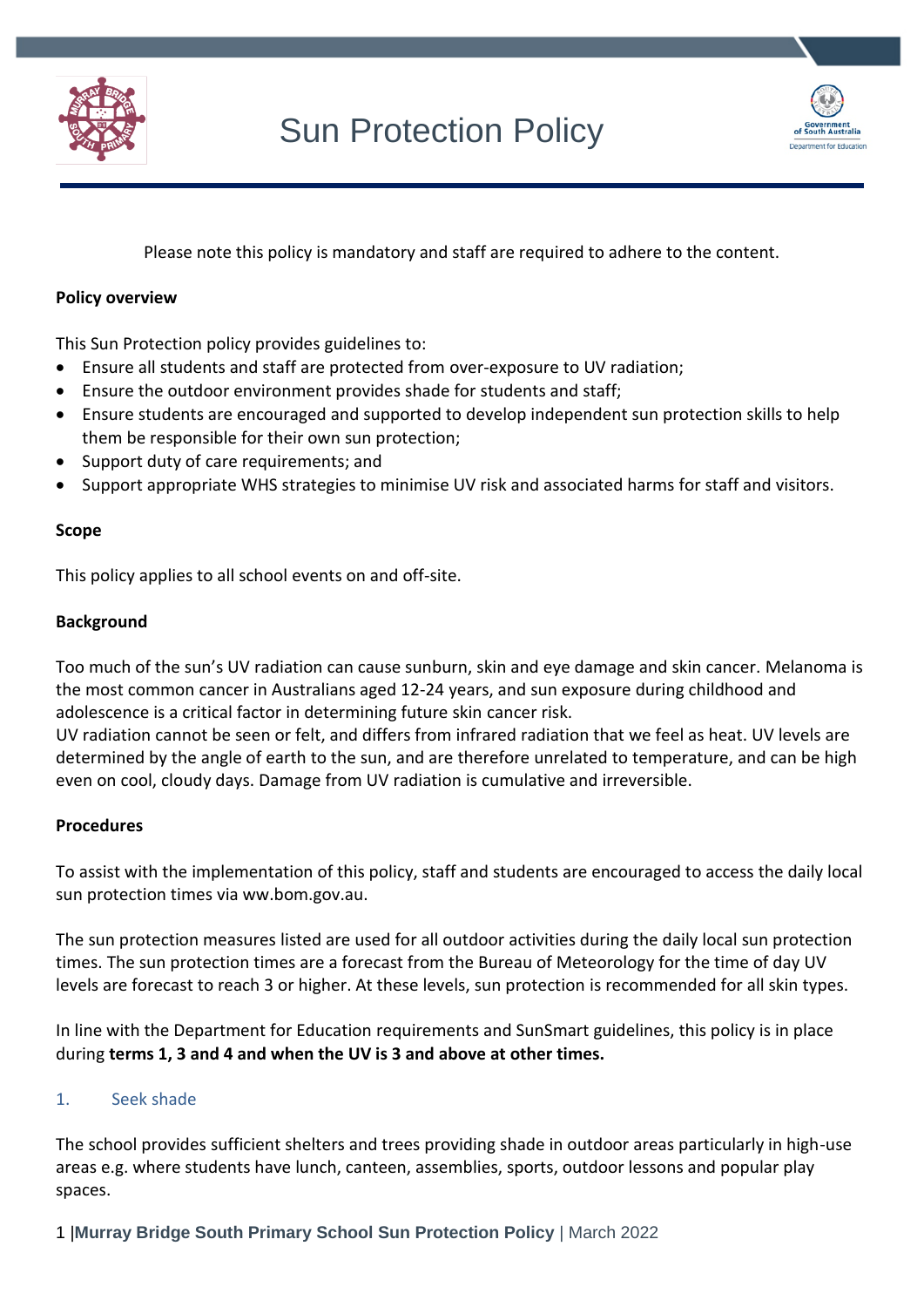A combination of sun protection measures are considered, including the availability of shade when planning all other outdoor activities.

Students are actively encouraged to use available areas of shade when outside.

Students are to eat in the Lunch Shed when outside.

Outdoor assemblies are held earlier/ indoors/ in shade.

Students who do not have appropriate hats or outdoor clothing are asked to play under the COLA.

Care is taken during the peak UV radiation times and outdoor activities are scheduled outside of these times where possible

Shade provision is considered in plans for future buildings and grounds.

An assessment is conducted regularly to determine the current availability of shade.

# 2. Slip on sun protective clothing

Our school uniform is made from a closely woven material which includes shirts with collars and longer style sleeves, and longer style shorts and dresses, and broad brim or bucket hats. T-shirts or rash tops are required for outdoor swimming.

# 3. Slap on a hat

All students and staff are required to wear a broad-brimmed, legionnaire or bucket hat that covers the face, ears and neck. Baseball caps are not acceptable. Hats are to be worn all year round.

# 4. Slop on sunscreen

SPF 30 or higher broad spectrum, water resistant sunscreen is supplied by the school for students and staff use. Alternatively, families and staff are asked to supply their own sunscreen. Sunscreen is available to be applied 20 minutes before going outdoors, and reapplied every two hours if remaining outdoors, or more often if washed or wiped off.

Strategies are in place to remind students to apply sunscreen before going outdoors (e.g. staff remind students to put sunscreen on).

# **Engaging children, educators, staff and families**

SunSmart behaviour is regularly reinforced and promoted to the whole school community through newsletters.

Sun protection education is incorporated into the curriculum for at least every second year level.

As part of WHS UV risk controls and role-modelling, staff are required to:

Wear a sun protective hat, covering clothing

Apply sunscreen; and

Seek shade whenever possible.

Families and visitors are encouraged to role model SunSmart behaviours when participating in or attending outdoor activities with the school.

# **Monitoring and review**